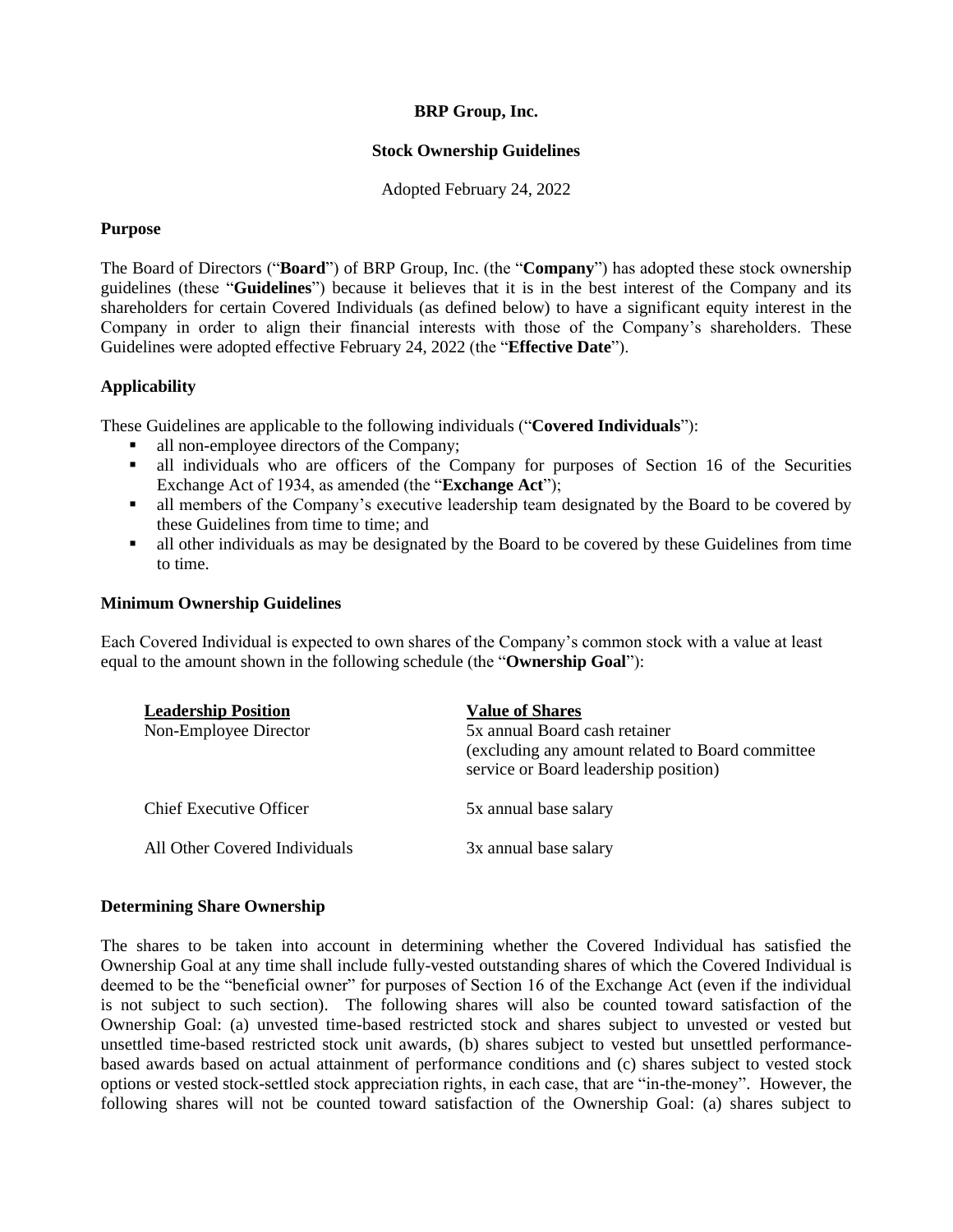performance-based awards the performance conditions for which have not yet been satisfied; (b) shares subject to an unvested or out-of-the-money stock options or stock appreciation rights; (c) shares subject to equity-based awards that may only be settled in cash and (d) shares subject to pledges or security interests.

## **Valuation Methodology**

The value of the shareholdings of a Covered Individual is based on the higher of:

- (a) the greater of
	- (i) the closing price of a share of the Company's common stock as of any date for which valuation is being determined, or
	- (ii) the average daily closing price of the Company's common stock during the 30-day period ending on the date for which the valuation is being determined; or
- (b) the "acquisition value" of the shares.

For these purposes, the "acquisition value" of a share is:

- (1) if the share was acquired in a market or other arms-length transaction, its purchase price, or
- (2) if the share was not acquired in a market or other arms-length transaction or if the share was acquired pursuant to or is subject to an incentive award,
	- (A) the closing price of a share of the Company's common stock on the grant date if the share was fully-vested when granted,
	- (B) closing price of a share of the Company's common stock on the date the receipt of the share was taxable to the Covered Individual (e.g., on the vesting date) if the share was granted (or the delivery thereof was) subject to vesting requirements, or, if greater, the closing price of a share of the Company's common stock on the grant date,
	- (C) the closing price of a share of the Company's common stock on the grant date, if the share (or delivery thereof) is subject to vesting requirements and has not, as of the relevant valuation date, been taxable to the Covered Individual,
	- (D) the closing price of a share of the Company's common stock on the date the share was received in a gift transaction.

# **Achieving Compliance**

The applicable Ownership Goal should be achieved by each Covered Individual within five years of the Effective Date or within five years of first election or appointment as a Covered Individual at that position, whichever is later. The Ownership Goal remains effective for as long as the Covered Individual holds the position. Until a Covered Individual has achieved his or her Ownership Goal, the Covered Individual must retain 50% of the "net profit shares" resulting from any option exercise or from the exercise, vesting or settlement of any other form of equity-based compensation award. For these purposes, "net profit shares" refers to that portion of the number of shares subject to the exercise, vesting or settlement of an award that the Covered Individual would receive had he or she authorized the Company to withhold shares otherwise deliverable in order to satisfy any applicable exercise price or withholding taxes. If a Covered Individual becomes subject to an increased Ownership Goal due to a promotion or an increase in his or her base salary, such Covered Individual will initially remain subject to his or her then current Ownership Goal and will be expected to meet the higher Ownership Goal within five years from the effective date of the promotion or increase.